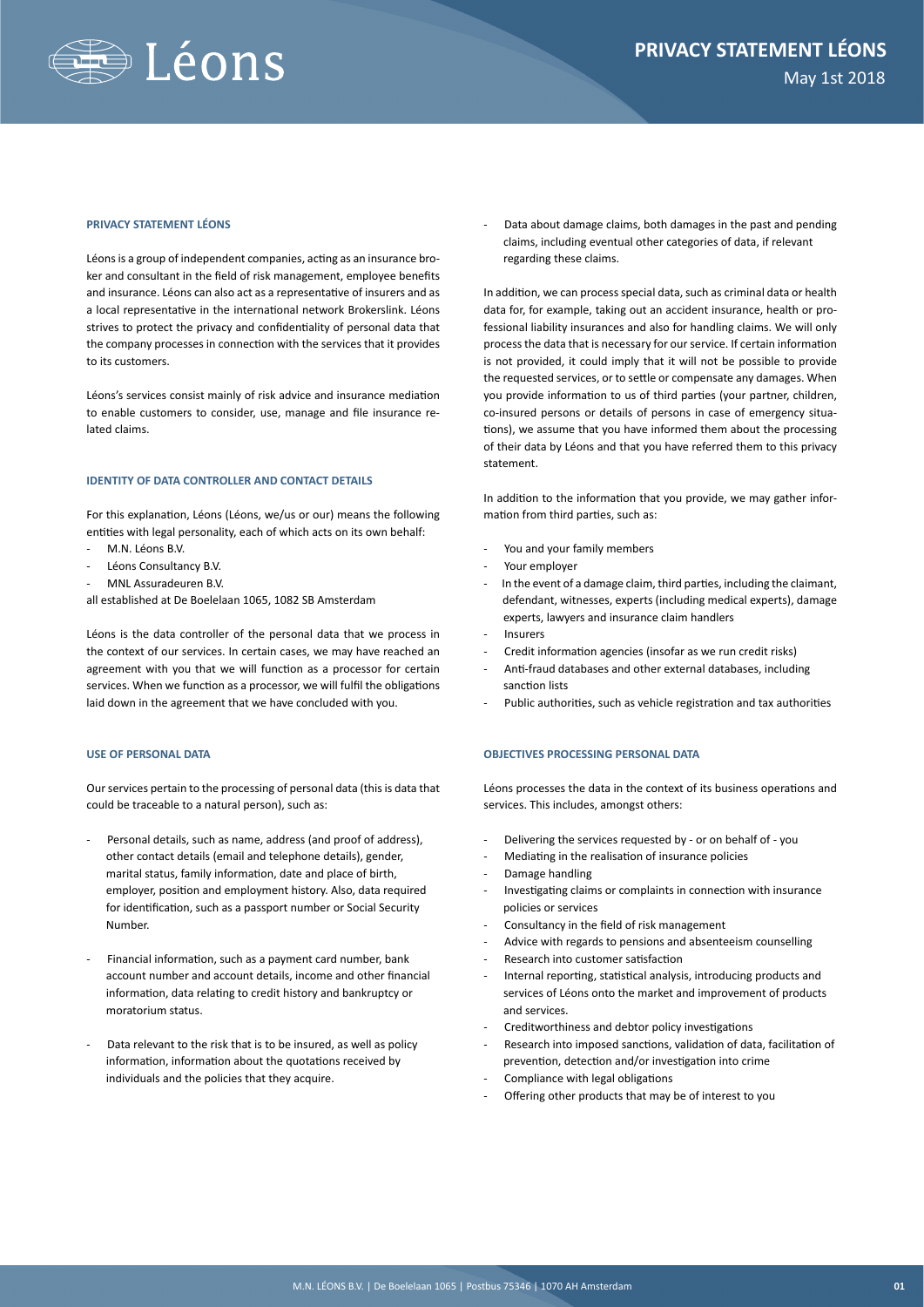

#### **LEGAL BASES PROCESSING PERSONAL DATA**

Implementing the agreement: in the context of our services and entering into agreements, we collect and use the necessary personal data for making an offer, the realisation and execution of the agreement.

Compliance with a legal obligation: the processing of data may be necessary for compliance with legal obligations. Léons, for example, is subject to a license under the FMSA and is supervised by the CCD. Léons is obliged to comply with the applicable regulations.

Legitimate interest: the gathering and use of certain data is necessary to fulfil legitimate commercial interests, for example, offering products that may be of interest to you or doing market research to improve our products and services. When we process your data on this basis, we will take the necessary measures to prevent the processing being an infringement of your rights and freedoms under the privacy legislation.

Permission: we process data on the basis of permission when we process special data in combination with, for example, profiling. You are always at liberty to withhold or withdraw the permission. In this case it may not be possible to implement our services. Where special data is required and you wish to make use of our services, you must agree to the gathering and use of this special data.

## **PROVISION TO THIRD PARTIES**

We engage third parties in the context of our services. We can provide data in this context to:

- Insurers and intermediaries, where necessary, for taking out insurances and providing our services.
- Expertise bureaus, lawyers and investigation bureaus for work in case of damages and necessary reports.
- Investigative authorities, where necessary, to prevent or detect fraud and crime.
- Government agencies, where necessary, for Léons to meet its legal obligations. In the context of vehicle insurance policies, data is passed on to the Road Transport Directorate.
- Third parties in case of outsourcing of work. This work will be carried out under the responsibility of Léons, in accordance with our security standards and our instructions.
- Legal successors, in case of the sale of the service to another organisation or takeover or the sale of (a part of) Léons. If, in this case, personal data is shared, the data will continue to be used in accordance with this statement.
- Medical experts, for example, in the case of health insurance and claim handling services.

Investigation agencies that are engaged to investigate creditworthiness, criminal record, fraud (and issuing declarations of conduct) in order to detect and prevent fraud in the insurance industry.

### **INTERNATIONAL TRANSFER OF PERSONAL DATA**

We provide Personal Data, or grant access to Personal Data, to countries outside the European Economic Area (EEA). The legislation in these countries regarding data protection does not always offer the same level of protection of Personal Data as offered in the EEA. We will protect Personal Data in all cases as described in this Privacy Statement.

Certain countries outside the EEA have been approved by the European Commission as being countries that offer essentially the same protection of Personal Data as under the laws on data protection in the EEA. Based on the EU data protection laws, we may provide Personal Data freely to these countries.

#### **SECURITY**

We have physical, electronic and procedural safeguards built in, tailored to the sensitivity of the information we retain. These safeguards may vary, depending on the sensitivity, layout, location, quantity, distribution and storage of the personal data and include specific measures to protect personal data from unauthorised access. If applicable, the safeguards include, amongst others, separate servers for storage of data, firewalls, access controls, separation of functions and similar security protocols. We limit the access to personal data, namely to staff and third parties who need access to such information for legitimate, relevant business purposes.

## **LIMITATION OF GATHERING AND STORAGE OF PERSONAL DATA**

We gather, use, provide and process personal data as required for the purposes mentioned in this privacy statement, or as permitted by law. If we should need personal data for a purpose that is not consistent with the purposes stated in this privacy statement, we will inform you about the new purpose and, if necessary, we will ask you and the persons concerned for permission (or ask other parties to do this on our behalf) in order to process the personal data for the new purposes.

Our retention periods for personal data are based on our business needs and legal requirements. We retain personal data for as long as necessary for the processing purpose(s) for which the data was collected, any other permissible related purpose, or as required by law.